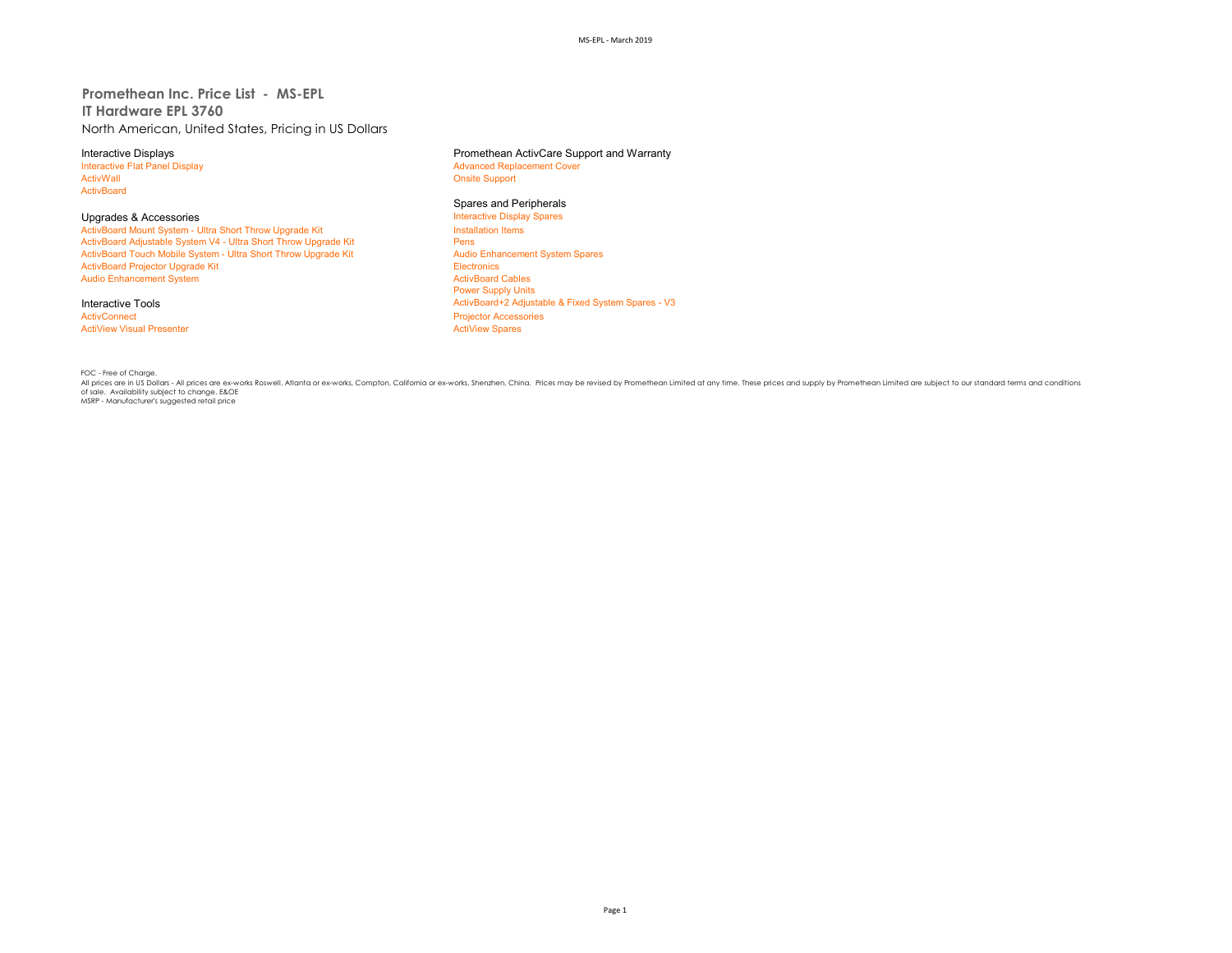# Interactive Displays

| <b>Product Code</b> | Product Name | <b>Product Description</b> | MSRP / | MS-FPI |  |  |
|---------------------|--------------|----------------------------|--------|--------|--|--|
|                     |              |                            |        |        |  |  |

# Interactive Flat Panel Display

| $VTP-65$    | <b>ActivPanel 65"</b>                  | ActivPanel 65" - 1 x Pen & cable pack included. ActivInspire Professional Edition available FOC                                                                                      | \$3,209  | \$2,022 |
|-------------|----------------------------------------|--------------------------------------------------------------------------------------------------------------------------------------------------------------------------------------|----------|---------|
| VTP2-75-4K  | <b>ActivPanel i-Series 75"</b>         | ActivPanel i-Series 75" - 1 x Pen & cable pack included. ActivInspire Professional Edition available FOC                                                                             | \$6.069  | \$3.641 |
| AP6-65A-4K  | ActivPanel 65" 4K + ActivConnect OPS-G | ActivPanel 65" 4K with ActivConnect OPS-G - 2 x Pen, Vesa Mount & cable pack included. ActivInspire Professional Edition available FOC                                               | \$4,639  | \$3,155 |
| AP6-70A     | ActivPanel V6 70" ACG OPS              | ActivPanel 70" with ActivConnect OPS-G - 2 x Pen, Vesa Mount & cable pack included. ActivInspire Professional Edition available FOCD                                                 | \$5,999  | \$4,079 |
| AP6-75A-4K  | ActivPanel 75" 4K + ActivConnect OPS-G | ActivPanel 75" 4K with ActivConnect OPS-G - 2 x Pen. Vesa Mount & cable pack included. ActivInspire Professional Edition available FOC                                               | \$7,139  | \$4,855 |
| AP6-86A-4K  | ActivPanel 86" 4K + ActivConnect OPS-G | ActivPanel 86" 4K with ActivConnect OPS-G - 4 x Pen, Vesa Mount & cable pack included. ActivInspire Professional Edition available FOC                                               | \$10,209 | \$6,942 |
| AP6-65W-4K  | ActivPanel 65" 4K + OPS-M (no OS)      | ActivPanel 65" 4K with Promethean OPS-M (no OS preinstalled) and ActivConnect-G - 2 x Pen, Vesa Mount & cable pack included.<br>Activinspire Professional Edition available FOC      | \$5,889  | \$4,005 |
| AP6-70W     | ActivPanel 70" + OPS-M (no OS)         | ActivPanel 70" with Promethean OPS-M (no OS preinstalled) and ActivConnect-G - 2 x Pen, Vesa Mount & cable pack included. ActivInspire<br>Professional Edition available FOC         | \$7,249  | \$4,929 |
| AP6-75W-4K  | ActivPanel 75" 4K + OPS-M (no OS)      | ActivPanel 75" 4K with Promethean OPS-M (no OS preinstalled) and ActivConnect-G - 2 x Pen, Vesa Mount & cable pack included.<br>ActivInspire Professional Edition available FOC      | \$8,389  | \$5,705 |
| AP6-86W-4K  | ActivPanel 86" 4K + OPS-M (no OS)      | ActivPanel 86" 4K with Promethean OPS-M (no OS preinstalled) and ActivConnect-G - 2 x Pen, Vesa Mount & cable pack included.<br>Activinspire Professional Edition available FOC      | \$11.459 | \$7,792 |
| AP6-65WS-4K | ActivPanel 65" 4K + OPS-M (Win 10)     | ActivPanel 65" 4K with Promethean OPS-M (Win 10 IoT preinstalled) and ActivConnect-G - 2 x Pen, Vesa Mount & cable pack included.<br>Activinspire Professional Edition available FOC | \$6,109  | \$4,154 |
| AP6-70WS    | ActivPanel 70" + OPS-M (Win 10)        | ActivPanel 70" with Promethean OPS-M (Win 10 loT preinstalled) and ActivConnect-G - 2 x Pen, Vesa Mount & cable pack included.<br>Activinspire Professional Edition available FOC    | \$7,459  | \$5,072 |
| AP6-75WS-4K | ActivPanel 75" 4K + OPS-M (Win 10)     | ActivPanel 75" 4K with Promethean OPS-M (Win 10 IoT preinstalled) and ActivConnect-G - 2 x Pen, Vesa Mount & cable pack included.<br>ActivInspire Professional Edition available FOC | \$8,609  | \$5,854 |
| AP6-86WS-4K | ActivPanel 86" 4K + OPS-M (Win 10)     | ActivPanel 86" 4K with Promethean OPS-M (Win 10 IoT preinstalled) and ActivConnect-G - 2 x Pen, Vesa Mount & cable pack included.<br>ActivInspire Professional Edition available FOC | \$11,679 | \$7,942 |
| APTMS-3     | <b>ActivPanel Mobile Stand</b>         | ActivPanel Mobile Stand - For use with current & previous versions of ActivPanel *                                                                                                   | \$859    | \$584   |
| AP86ASF     | Adi Mount Fir System                   | Adjustable Wall Mount System with Floor Support for use with ActivPanel V5 86"Panel                                                                                                  | \$1,437  | \$977   |
| AP86ASW     | Adj Mount System                       | Adjustable Wall Mount System for use with ActivPanel V5 86" Panel.                                                                                                                   | \$1,078  | \$733   |
| AP70ASW     | Adi Mount System 70" APT2              | Adiustable Wall Mount System for 70" ActivPanel Touch 2                                                                                                                              | \$1,078  | \$733   |
| AP70ASF     | Adi Mount Fir System 70" APT2          | Adjustable Wall Mount System with Floor Support for 70" ActivPanel Touch 2                                                                                                           | \$1,437  | \$977   |
| AP70ASM     | Mobile Adj System 70" APT2             | Mobile Adjustable Stand System for 70" ActivPanel Touch 2                                                                                                                            | \$1,977  | \$1,344 |
| AP75ASM     | Mobile Adj System 75" AP               | Mobile Adjustable Stand System for 75" ActivPanel                                                                                                                                    | \$1,977  | \$1,344 |
| AP-WALLMNT  | VTP-65 Wall Mount bracket              | VTP-65 Wall Mount bracket                                                                                                                                                            | \$99     | \$67    |

| <b>AB10T88D</b> | ActivBoard 10Touch 88 Dry Erase | ActivBoard 10Touch Range 88" Dry Erase electronic interactive whiteboard. ActivInspire Professional Edition available FOC.       | \$1,859 | \$1.264 |
|-----------------|---------------------------------|----------------------------------------------------------------------------------------------------------------------------------|---------|---------|
| AB10T78D        | ActivBoard 10Touch 78 Drv Erase | ActivBoard 10Touch Range 78" Dry Erase electronic interactive whiteboard. ActivInspire Professional Edition available FOC.       | \$1.569 | \$1,067 |
| AW88            | ActivWall 88                    | ActivWall 88 electronic interactive whiteboard with speakers & 2 x Diaital Pen. ActivInspire Professional Edition available FOC. | \$2,709 | \$1,842 |

# ActivBoard Upgrades & Accessories

| Product Code | Product Name | <b>Product Description</b> | MSRP MS-EP |  |
|--------------|--------------|----------------------------|------------|--|
|              |              |                            |            |  |

# ActivBoard Mount System - Ultra Short Throw Upgrade Kit

| ABMTSUPG-UST | .<br>Mount Uparade Kit - UST                                    | ActivBoard Mount with DLP ultra short throw projector - Wallbox not included. For use with both current and previous versions of 64", 78", 87",<br>88", 95" ActivBoard & ActivWall 88 | \$2.279 | \$1,550 |
|--------------|-----------------------------------------------------------------|---------------------------------------------------------------------------------------------------------------------------------------------------------------------------------------|---------|---------|
|              | ActivBoard Adjustable System V4 - Ultra Short Throw Upgrade Kit |                                                                                                                                                                                       |         |         |
| ABASUPG-UST  | Adiustable Uparade Kit - UST                                    | ActivBoard Adjustable Stand with DLP ultra short throw projector - For use with all sizes of 300 and 500 ranges and all variants of ActivBoard                                        | \$4,709 | \$3,202 |
|              |                                                                 | Touch 88" only.                                                                                                                                                                       |         |         |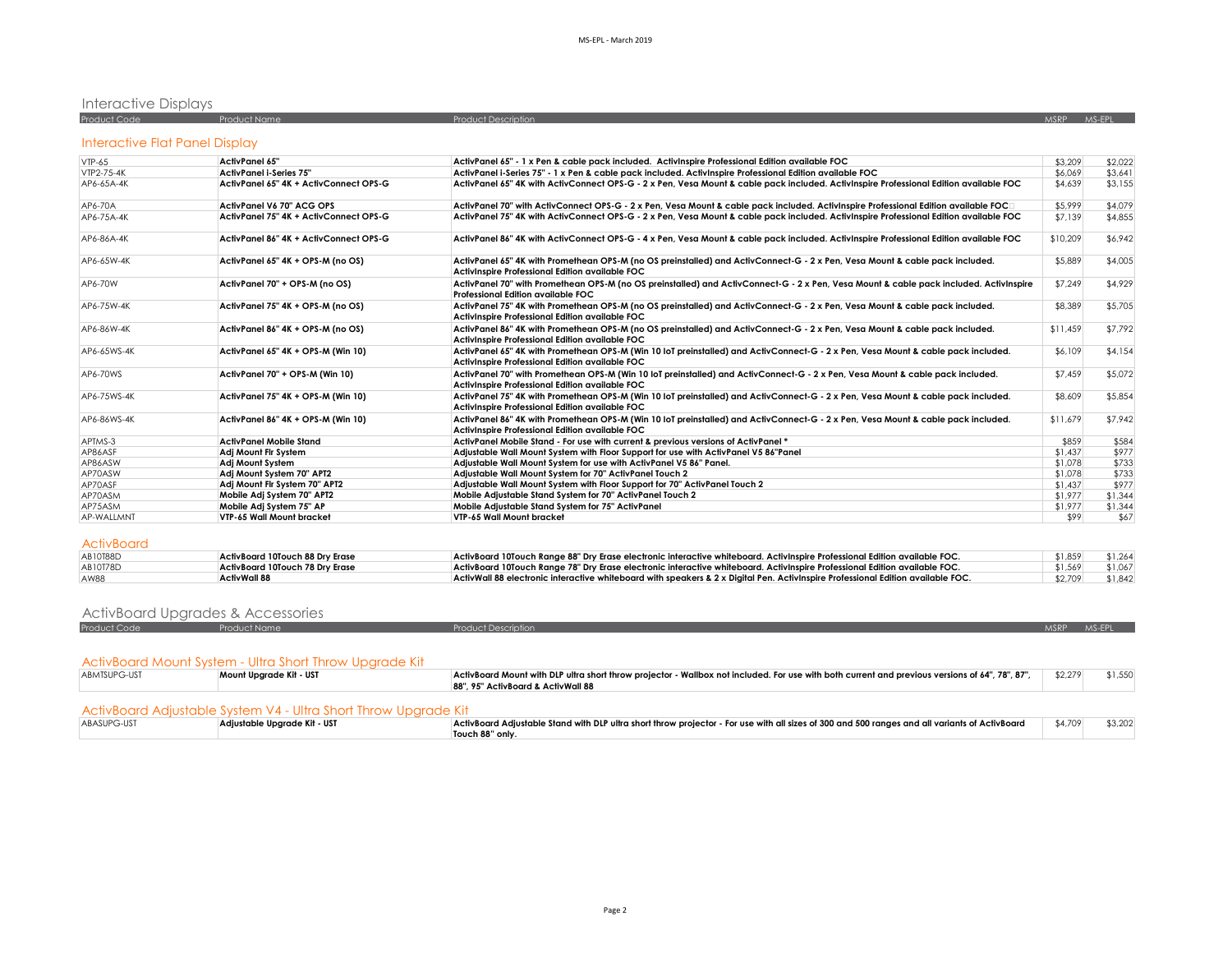# ActivBoard Upgrades & Accessories

# ActivBoard Projector Upgrade Kit

| ABKIT-MSV4-UST2  | AB Mobile V4 Stand Retrofit Kit UST-P2           | Retrofit kit for installation of UST-P2 projector on V4 (EST) mobile stand. Includes UST-P2 projector and ABMS-UST2              | \$2,859 | \$1.944 |
|------------------|--------------------------------------------------|----------------------------------------------------------------------------------------------------------------------------------|---------|---------|
| ABKIT-AFSV3-UST2 | AB Fixed-Adjustable V3 Stand Retrofit Kit UST-P2 | Retrofit kit for installation of UST-P2 projector on V3 Fixed and Adjustable stands. Includes UST-P2 projector and UST2-Plate    | \$2,139 | \$1.455 |
| ABKIT-AFSV4-UST2 | AB Fixed-Adjustable V4 Stand Retrofit Kit UST-P2 | Retrofit kit for installation of UST-P2 projector on V4 Fixed and Adjustable stands. Includes UST-P2 projector and ABAFS-UST-KIT | \$2,209 | \$1,502 |

#### Audio Enhancement System

| ASB-40-2 | Promethean ActivSoundBar | Promethean ActivSoundBar - For use with current versions of ActivBoard Touch & ActivPanel Range. Mounting brackets included. | \$219 |  |  |  |  |  |
|----------|--------------------------|------------------------------------------------------------------------------------------------------------------------------|-------|--|--|--|--|--|
|          |                          |                                                                                                                              |       |  |  |  |  |  |

## Interactive Tools

| <b>Product Code</b> | <b>Product Name</b> | Product Description | MSRP | MS-FPI |
|---------------------|---------------------|---------------------|------|--------|
|                     |                     |                     |      |        |
| <b>ActivConnect</b> |                     |                     |      |        |

| ACON1-G           | ActivConnect G-Series                 | ActivConnect G-Series collaboration device                                              | \$359   | \$244   |
|-------------------|---------------------------------------|-----------------------------------------------------------------------------------------|---------|---------|
| ACON1-OPS         | ActivConnect OPS                      | AP PC for Android ACON1-OPS                                                             | \$429   | \$292   |
| OPS2-5P8R256S     | Promethean OPS-M (no OS preinstalled) | Open Pluggable Specification Mini PC (No OS preinstalled) for use with ActivPanels      | \$1.499 | \$1.019 |
| OPS2-5P8R256S-WIN | OPS-M (Win10 IoT)                     | Open Pluggable Specification Mini PC (with Win10 preinstalled) for use with ActivPanels | \$1,709 | \$1,162 |
|                   |                                       |                                                                                         |         |         |

## ActiView Visual Presenter

| AV324 | ActiView 324 W<br><sup>1</sup> Presente.<br>. | ActiView 324 Visual Presenter<br>. | 1794 |  |
|-------|-----------------------------------------------|------------------------------------|------|--|
|       |                                               |                                    |      |  |

#### **Notes**

\* Pricing applies to 48 contiguous US States only.

|                                   | Promethean ActivCare Support and Warranty |                                                                                                 |             |        |
|-----------------------------------|-------------------------------------------|-------------------------------------------------------------------------------------------------|-------------|--------|
| Product Code                      | <b>Product Name</b>                       | <b>Product Description</b>                                                                      | <b>MSRP</b> | MS-EPL |
| <b>Advanced Replacement Cover</b> |                                           |                                                                                                 |             |        |
| ABT5YRARC                         | ActivBoard Touch 5 Year ARC               | ActivBoard Touch range - Enhancement, Advanced Replacement Cover, 5 Years                       | \$169       | \$115  |
| APL5YRARC                         | ActivPanel (Large) 5 Year ARC             | ActivPanel Large (size 80"+) - Extension, Advanced Replacement Cover, 5 years                   | \$329       | \$224  |
| APM5YRARC                         | ActivPanel (Medium) 5 Year ARC            | ActivPanel Medium (size up to & including 79") - Extension, Advanced Replacement Cover, 5 years | \$219       | \$149  |
| <b>PRJ5YRARC</b>                  | Projector 5 Year ARC                      | Projector range - Extension & Enhancement, Advanced Replacement Cover, 5 years                  | \$109       | \$74   |

#### Onsite Support

| ABT5YROSS        | <b>ActivBoard Touch 5 Year OSS</b> | ActivBoard Touch range - Enhancement, On Site Support, 5 Years                       | \$429 | \$292 |
|------------------|------------------------------------|--------------------------------------------------------------------------------------|-------|-------|
| APL5YROSS        | ActivPanel (Large) 5 Year OSS      | ActivPanel Large (size 80"+) - Extension, On Site Support, 5 Years                   | \$539 | \$367 |
| APM5YROSS        | ActivPanel (Medium) 5 Year OSS     | ActivPanel Medium (size up to & including 79") - Extension, On Site Support, 5 years | \$359 | \$244 |
| <b>PRJ5YROSS</b> | <b>Projector 5 Year OSS</b>        | <b>Projector 5 Year OSS</b>                                                          | \$289 | \$197 |

### **Notes**

' OSS available in 48 contiguous US states<br>Please refer to Warranty at a Glance Matrix for applicable countries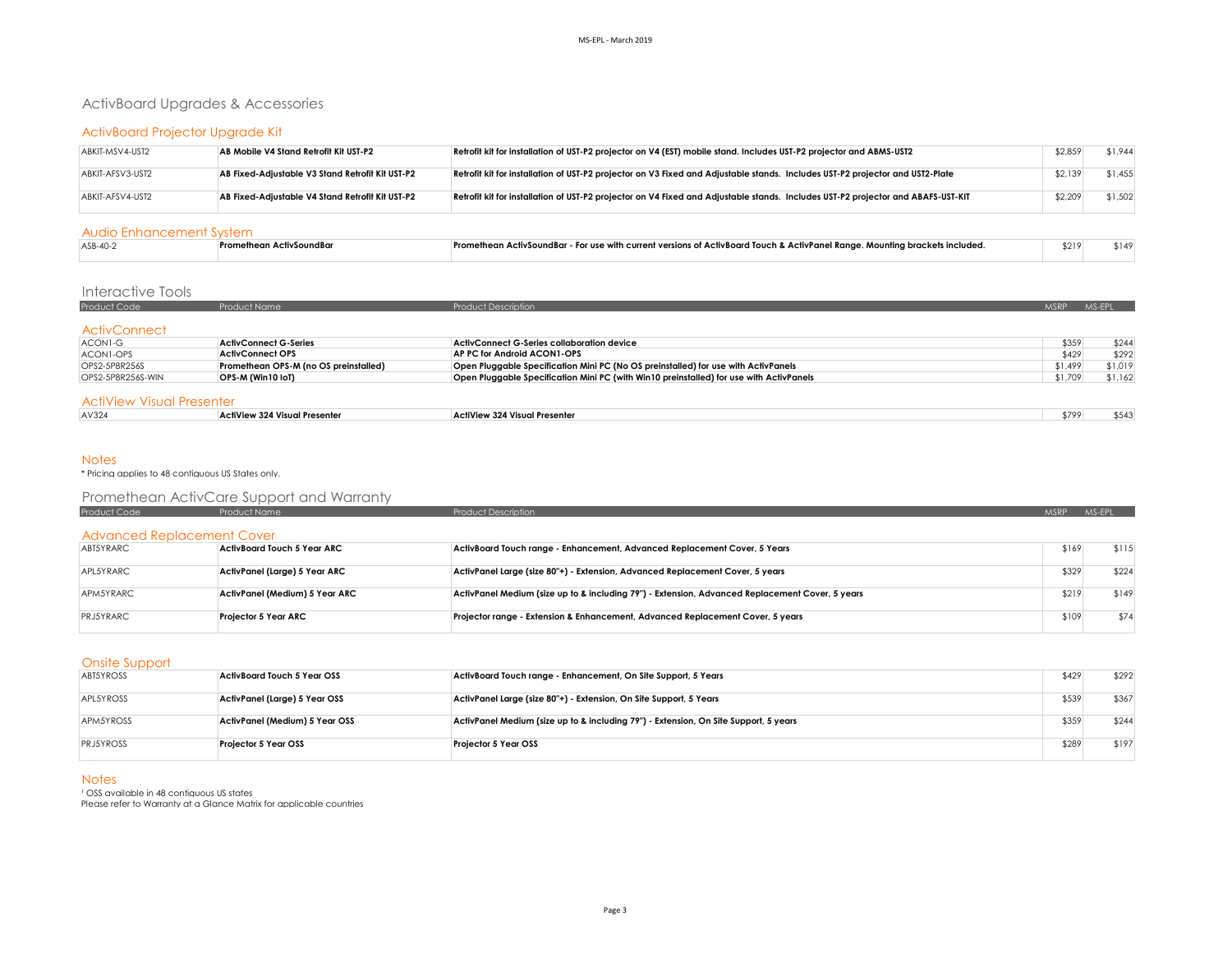# Spares and Peripherals

| Product Code               | Product Name                       | Product Description                                              | <b>MSRP</b> | MS-FPI |
|----------------------------|------------------------------------|------------------------------------------------------------------|-------------|--------|
| Interactive Display Spares |                                    |                                                                  |             |        |
|                            |                                    |                                                                  |             |        |
| ACON1-G-REMOTE             | <b>ActivConnect G-Series</b>       | ActivConnect G-Series collaboration device                       | \$20        | \$14   |
| AP-REMOTE-CONTROL          | <b>ActivPanel Remote</b>           | <b>Remote control for ActivPanel versions 5-6 &amp; i-Series</b> | \$12        | \$8    |
| APT2-REMOTE                | ActivPanel Touch Remote            | Remote control for ActivPanel Touch - For use with versions 1-3  | \$19        | \$13   |
| AP4F-REMOTE                | ActivPanel Remote                  | Remote control for ActivPanel 70" & 80"                          | \$19        | \$13   |
| AP-ACC-HOLDER              | <b>ActivPanel Accessory Holder</b> | ActivPanel Accessory Holder for AP5/AP6                          |             | \$6    |
| AP-ERASER                  | <b>ActivPanel Eraser</b>           | ActivPanel Eraser for AP5/AP6                                    |             | \$6    |

#### Installation Items

| ASB-40-2-BRKT-KIT | ASB-40 Upgrade Bracket Kit       | For use with ASB-40 when mounting on an ActivBoard 10T or V5 70" panel. Not required to be purchased seperately for ActivPanel 75"+                                |      |      |
|-------------------|----------------------------------|--------------------------------------------------------------------------------------------------------------------------------------------------------------------|------|------|
| DR-5762064        | Wall hanaina bracket 300/300 Pro | Wall hanging bracket kit for 300 & 300 Pro Range ActivBoard - Contains 4 brackets                                                                                  | \$19 | \$13 |
| AB10T-ADJ-BRKT    | <b>AB10T Lower Bracket</b>       | Lower bracket kit (x2 brackets) – needed when upgrading to a 10T board for use with Fixed, Adjustable and Mobile stands - not required to<br>upgrade mount systems |      |      |
| AB-TOUCH-BRKT-KIT | ActivBoard Touch Bracket Kit     | ActivBoard Touch Bracket Kit (Touch Boards Only)                                                                                                                   | \$19 | \$13 |
|                   |                                  |                                                                                                                                                                    |      |      |

#### Audio Enhancement System Spares

| ASB-40-RC | ActivSoundBar Remote Control | <b>Remote control for Promethean ActivSoundBar</b> | $\sim$ $\sim$ |  |
|-----------|------------------------------|----------------------------------------------------|---------------|--|
|           |                              |                                                    |               |  |

# Spares and Peripherals

| Product Code     | Product Name                      | <b>Product Description</b>                                                                                                            | <b>MSRP</b> | MS-EPL |
|------------------|-----------------------------------|---------------------------------------------------------------------------------------------------------------------------------------|-------------|--------|
| Pens             |                                   |                                                                                                                                       |             |        |
| AP6-PEN-2        | ActivPanel V6 86" Pen (Thin nib)  | Spare pen for ActivPanel V6 86" (Thin nib)                                                                                            | \$15        | \$10   |
| AP6-PEN-5        | ActivPanel V6 86" Pen (Thick nib) | Spare pen for ActivPanel V6 86" (Thick nib)                                                                                           | \$15        | \$10   |
| AP6-PEN-4        | ActivPanel V6 Pen (Non 86")       | Spare pen for ActivPanel V6 for the 65", 70" & 75"                                                                                    | \$15        | \$10   |
| AP5-PEN-4K       | ActivPanel Pen                    | Spare Pen for use with ActivPanel version 5 4k only                                                                                   | \$15        | \$10   |
| AP5-PEN          | <b>ActivPanel Pen</b>             | Spare Pen for use with ActivPanel version 5 (not for use with 4k)                                                                     | \$15        | \$10   |
| VTP-PEN          | i-Series Pen                      | ActivPanel i-Series Pen                                                                                                               | \$15        | \$10   |
| PEN4NIBS2-100    | ActivPen 4 nibs                   | Pack of 100 nibs for ActivPen 4 with manufacturing date stamp of 11 October 2010 onwards                                              | \$179       | \$122  |
| PEN4NIBS-100     | ActivPen 4 nibs                   | Pack of 100 nibs for ActivPen 4 with manufacturing date stamp of 10 October 2010 or earlier                                           | \$179       | \$122  |
| ABR-AP-PEN-NIBS  | <b>Diaital Pen Nibs</b>           | Pack of nibs for use with ActivPanel and ActivBoard Touch Diaital Pen                                                                 | \$7         | \$5    |
| AW-TEACHER-PEN   | AW Teacher Pen                    | ActivWall Teacher Pen - For use with all variants of ActivWall                                                                        | \$49        | \$33   |
| AB-STY           | <b>ActivPanel Stylus</b>          | <b>Replacement for ActivPanel Stylus</b>                                                                                              | \$7         | \$5    |
| AW-STUDENT-PEN-1 | <b>AW Student Pen 1</b>           | ActivWall Student Pen - For use with all variants of ActivWall. Performs as the second pen, after the Teacher Pen.                    | \$49        | \$33   |
| AW-STUDENT-PEN-2 | <b>AW Student Pen 2</b>           | ActivWall Student Pen - For use with ActivWall 102 & ActivWall 135 as a 3rd pen.                                                      | \$49        | \$33   |
| ACTIVPEN4S3-2-BK | Student ActivPen 50 - 2 Pack      | Student ActivPen 50. Cordless battery-free pen for ActivBoard - For use with 100, 300, 300 Pro & 500 Pro Range                        | \$139       | \$95   |
| AW-STUDENT-PEN-3 | AW Student Pen 3                  | ActivWall Student Pen - For use with ActivWall 135 as a 4th pen.                                                                      | \$49        | \$33   |
| AP-PEN-2         | <b>ActivBoard Pen</b>             | ActivBoard Digital Pen - For use with ActivBoard 10 Touch Range only                                                                  | \$110       | \$75   |
| ACTIVPEN4T3-2-BK | Teacher ActivPen 50 - 2 Pack      | Teacher ActivPen 50. Cordless battery-free pen for ActivBoard - For use with 100, 300, 300 Pro & 500 Pro Range                        | \$109       | \$74   |
| ACTIVPEN4T3-10   | Teacher ActivPen 50 - 10 Pack     | Teacher ActivPen 50. Cordless battery-free pen for ActivBoard - For use with 100, 300, 300 Pro & 500 Pro Range                        | \$419       | \$285  |
| PEN3NIBS-100     | ActivPen 3 nibs                   | Pack of 100 nibs for ActivPen 3                                                                                                       | \$39        | \$27   |
| ARAAC2PENSET     | ActivArena spare pen set          | ActivArena Spare pen set. Cordless battery-free pen for ActivBoard - Set comprises 1 teacher & 1 student ActivArena Pen. For use with | \$89        | \$61   |

# ActivBoard Cables

| CB-5883067            | USB Cable - 3 Metre           | 3 metre USB cable - For use with 100, 300, 300 Pro & 500 Pro Range ActivBoard & ActivPanels |  |
|-----------------------|-------------------------------|---------------------------------------------------------------------------------------------|--|
| AB-TOUCH-5M-USB-CABLE | ActivBoard Touch 5m USB Cable | ActivBoard Touch 5m USB Cable (Touch Boards Only)                                           |  |

#### Power Supply Units

| ACTIVUNIVPSU2          | ActivSlate/ActivBoard PSU     | Power supply unit with mains lead (power cable) for ActivSlate 2.4, 100 and 300 Range ActivBoards; not compatible with ActivSlate 60 | \$79 | \$54 |
|------------------------|-------------------------------|--------------------------------------------------------------------------------------------------------------------------------------|------|------|
| PSU-DUAL-MODE-ABOARD   | US PSU - 500 Pro Ranae        | Power supply unit for 500 Range ActivBoard                                                                                           | \$39 | \$27 |
| ACTIV-DUALMODE-LEAD-US | US Mains Lead - 500 Pro Ranae | US mains lead (power cable) for 500 Range ActivBoard & ActivPanels                                                                   |      |      |
| AB23AMPPSUKIT-US       | US PSU - 300 Pro Range        | Power supply unit with mains lead (power cable) (for use with 300 Pro Range ActivBoards)                                             | \$49 | \$33 |
| ACON1-G-PSU-KIT        | <b>ActivConnect-G PSU</b>     | Power supply for ActivConnect G-Series collaboration device                                                                          | \$18 | \$12 |
|                        |                               |                                                                                                                                      |      |      |